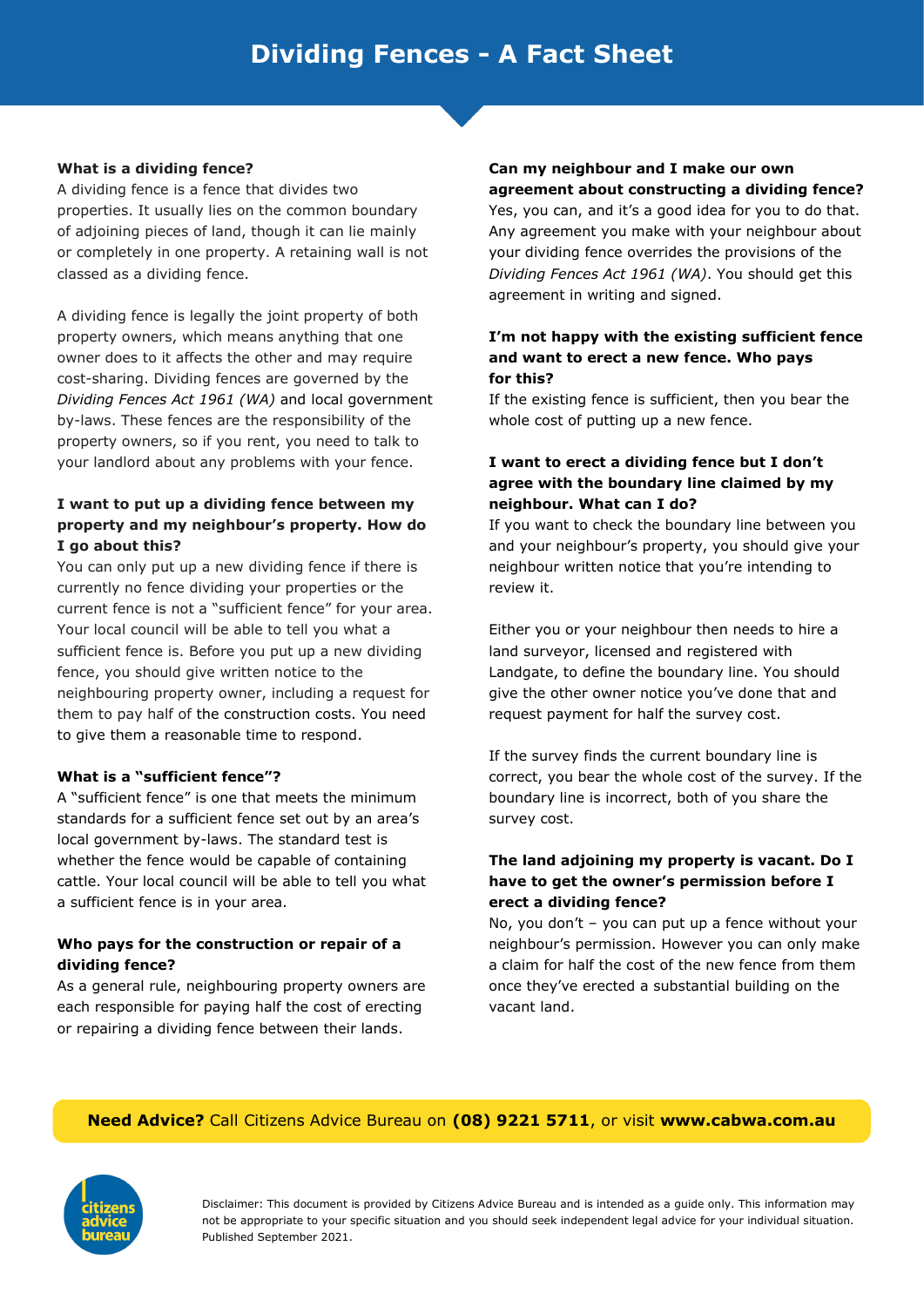**Years ago, I built a dividing fence separating my property and the vacant land next door. Now the neighbouring owner has constructed a substantial building on that land. How much can I claim from the new owner and how long do they have to pay me?**

You can claim from them half the value of the fence as it was estimated at the date of the erection of the fence, but not at its current market value. The new owner has one month to pay their half of the cost, unless you both agree on a different timeframe.

**I erected a dividing fence when the block next door was vacant and then sold my land. Later my neighbour built a house on their formerly vacant land. Can I claim half the cost of the fence from them, or can I pass my claim for half the cost on to the new owner of my property?**

No, you can't do either. You only have the right to claim half the fence cost from your neighbour if you own the property and it has a substantial building on it at the time of making the claim. Your neighbour's share of the cost can't be passed on to the new owner of your property either if the new owner has purchased a vacant block and there is no substantial building on it.

# **I recently bought a house and my neighbour is asking me to pay half the cost of the fence they previously put up when the house was owned by someone else. Should I pay?**

Yes, if your neighbour didn't recover half the cost of the fence from the former owner and you have put up a substantial building on the previously vacant block then you do have to pay it. That share is passed on to you as the next owner.

# **My neighbour has erected a brick wall and they are asking me to pay half the cost of it. Should I pay?**

Brick walls are not covered by the Dividing Fences Act 1961 (WA); they're only governed by local council by-laws. This means you only need to pay half the cost if your local council states that a brick wall is the minimum standard for a sufficient fence in your area. If it isn't, your neighbour bears the whole cost of putting up the brick wall.

# **If my dividing fence is damaged, who pays for it to be repaired?**

If your fence is damaged and needs repairing, the general rule is that you and your neighbour share the costs of repairs. You should give each other notice beforehand. Some situations that are exceptions to this are if:

- The fence was built partly by one owner and partly by the other. If this applies, each owner is responsible for repairing the parts they built;
- The fence is damaged by a natural act such as a storm, fire, flood, or lightning. Then either owner can repair the fence without notice and recover half the repair cost from the other later on; or
- The fence is damaged by a falling tree or branch or a fire as a result of one owner's actions. If this applies, the owner whose neglect caused the incident must pay for the fence's repairs.

## **I want to repair a damaged fence. What things should I take into account?**

If you're repairing a dividing fence, it's important to note the type of fence you want to replace it with. If the new fence is the same type as the old one (for example, a picket fence replacing a picket fence) it's considered a repair under the *Dividing Fences Act 1961 (WA)*. This means that both property owners pay half the cost each and you should follow the procedures for repairs the Act sets out.

# **Need Advice?** Call Citizens Advice Bureau on **(08) 9221 5711**, or visit **www.cabwa.com.au**



Disclaimer: This document is provided by Citizens Advice Bureau and is intended as a guide only. This information may not be appropriate to your specific situation and you should seek independent legal advice for your individual situation. Published September 2021.